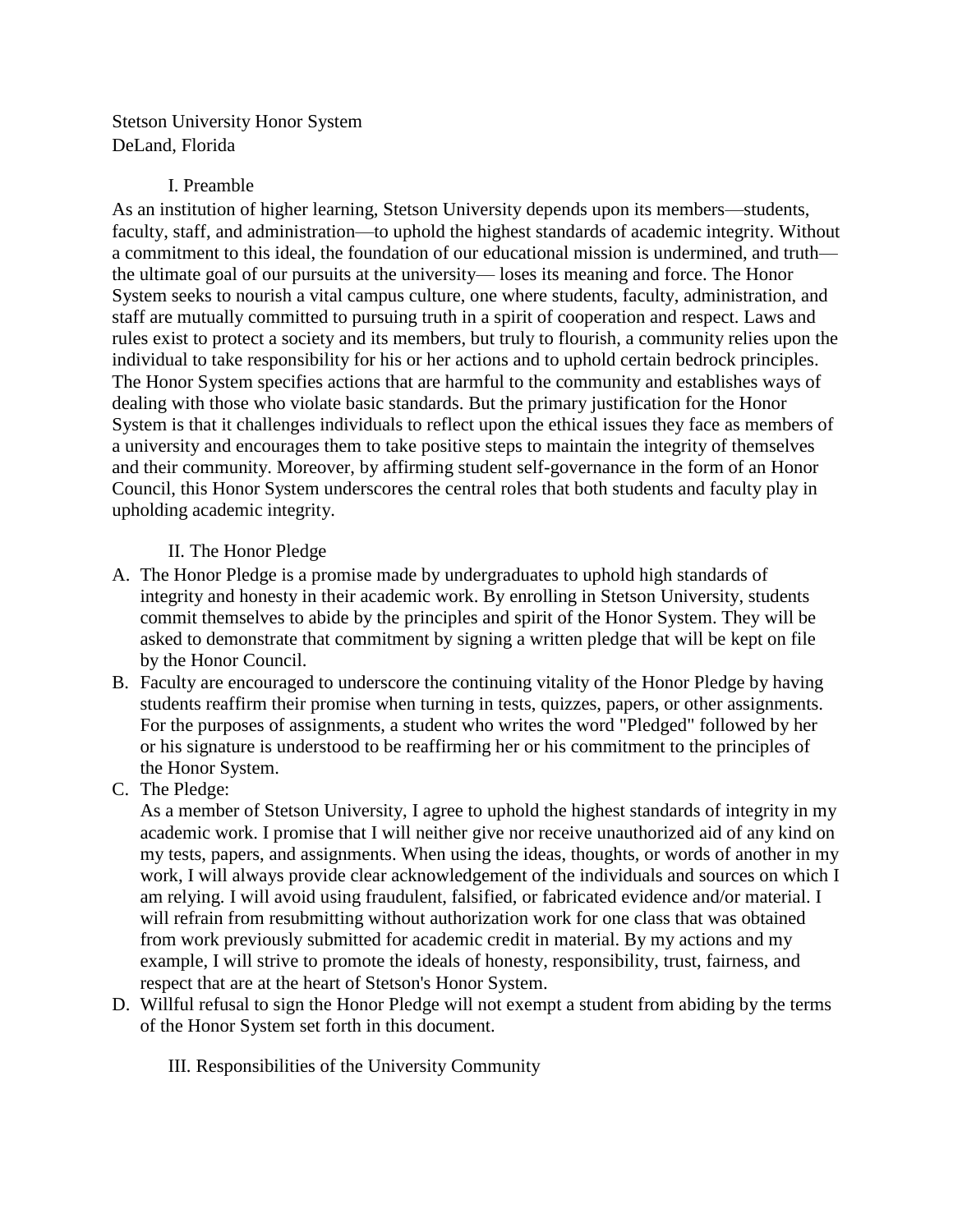- A. To be effective, the Honor System relies upon all members of Stetson University to uphold the integrity of the academic community. This responsibility is one shared by students, faculty, administrators, and staff and is one that requires these groups to act together in a spirit of cooperation, respect, and trust. Under the Honor System, members of Stetson agree to behave honestly in their academic work and to refrain from condoning acts that undermine the integrity of the university. Moreover, it expects individuals to take steps consistent with their consciences to dissuade others from behaving dishonestly and to take appropriate actions when violations of the Honor System are observed.
- B. As an inclusive campus, serving students from many cultures, Stetson acknowledges the importance of educating all members of its community on the accepted means and understandings of scholarly and creative integrity in all disciplines of instruction at the University.
- C. Under the Stetson Honor System, faculty members have the right to decide whether to proctor exams, and faculty can make this choice based on their teaching philosophies, their consciences, their perceptions of the classroom environment, their discussions with students, or other relevant factors.
- D. To achieve fairness and consistency, faculty are expected to report violations of the Honor System of which they are aware and to follow the policies and procedures of the Honor System. The Stetson Honor System is set up with the realization that violations can vary in their severity, and that different violations will merit different penalties and actions. It is vital that members of the Stetson community have trust in the Honor System to make these discriminations and to arrive at resolutions that are fair and equitable. While some might be tempted not to report Honor infractions that they view to be minor, such decisions will ultimately erode the fairness of the Honor System and result in inconsistent procedures being followed.
- E. Students are expected to report Honor violations of which they are aware and to follow the policies and procedures of the Honor System. Students must follow their consciences and consider the consequences of ignoring violations and/or of refusing to act. Academic dishonesty is, by its nature, secretive, and thus if one fails to do anything when witnessing an Honor violation, it is quite possible that nothing will be done. At its worst, consistent inaction in the face of wrongs creates a permissive environment, one which implicitly gives violators the message that their actions are acceptable and which says that no one need to take responsibility for upholding the integrity of the community.
- F. Faculty members have a responsibility to provide clear guidelines and definitions for their students with respect to what actions constitute academic dishonesty. The Honor System provides much help in this regard, though on some issues (for example, what forms of collaboration are or are not allowed on a particular assignment) individual faculty members should provide specific instructions. Faculty are also encouraged to include the Honor Pledge on their syllabi and to emphasize the importance of maintaining high standards of academic integrity.
- G. Students are expected to take responsibility for their actions and resist temptations to transgress the Honor System. The faculty should assist students in this endeavor by avoiding the creation of situations where cheating might be facilitated. For example, exams and tests should be secured; exams should not be reused unless steps have been taken to keep the exams out of circulation or unless these exams have been made equally available to all students; and required work should be treated with due importance.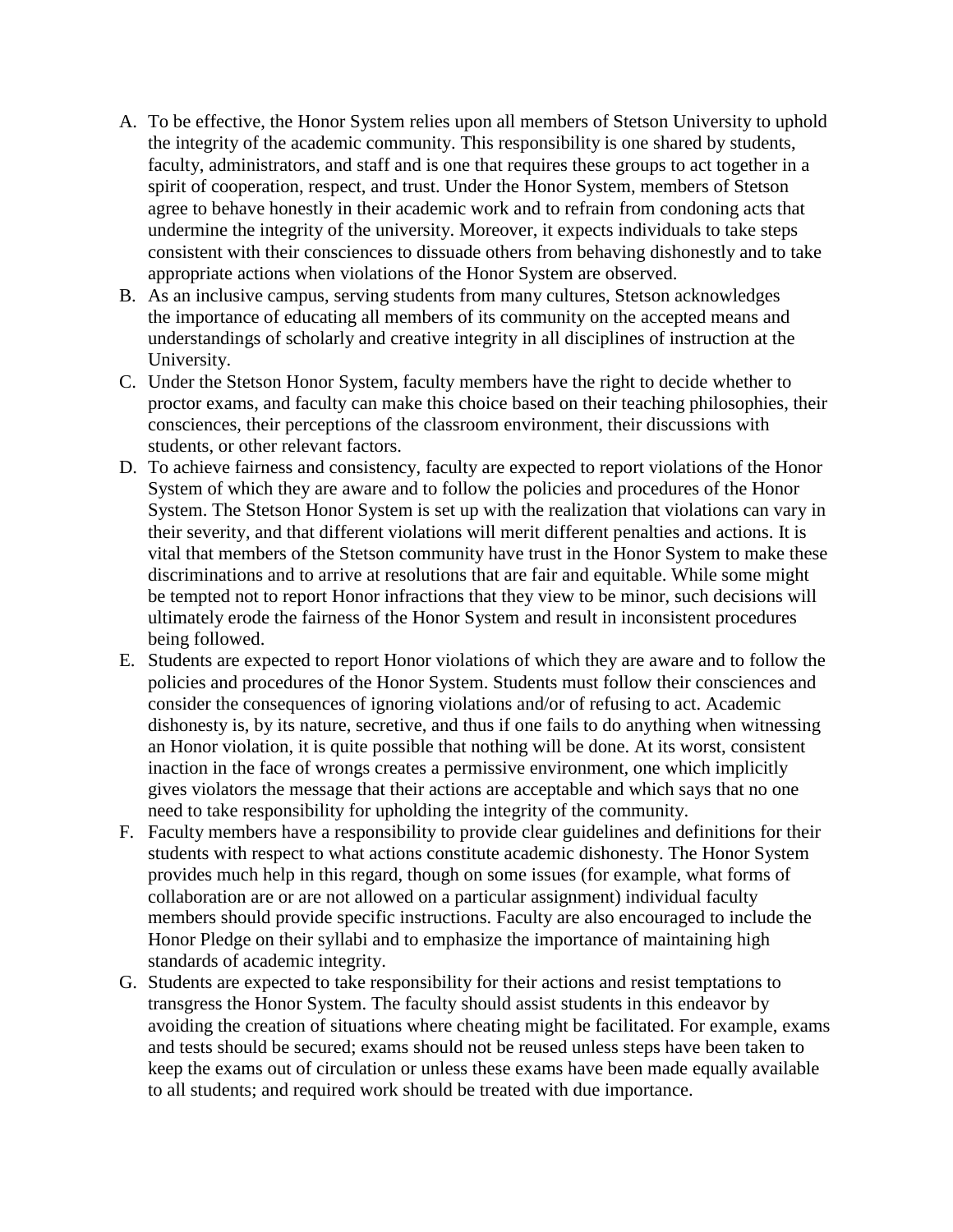H. Faculty members should inform the Faculty Advisor to the Honor Council of situations where the ideals of honesty and integrity seem to have been compromised or where trust between faculty and students has broken down. With such information, the Faculty Advisor will be in a better position to isolate these incidents and to work towards finding effective solutions.

#### IV. Seating of the Honor Council

- A. An Honor Council Nominating Board will be chaired by the current President of the Honor Council and will include a student appointed by the officers of the SGA, the Director of Community Standards, and the Faculty Advisor to the Honor Council. It will be the task of this board
	- (1) to seek out nominees from the student body, and

(2) to review these nominees.

- B. Currently enrolled Stetson undergraduates will be allowed to nominate other undergraduate students for service on the Honor Council. Students who are nominated and who wish to serve will submit an application to the Nominating Board and will be interviewed by this group.
- C. The Nominating Board will pass along its final recommendations to the Provost and Vice President for Academic Affairs for his or her endorsement and appointment.
- D. The nomination process will occur on a rolling basis with at least one round of interviews each semester.
- E. Each year, early in the fall semester, all members of the Honor Council and the Faculty Advisor will participate in a training workshop. The Faculty Advisor, the Director of Community Standards, and any returning members of the Honor Council will conduct this workshop.
- F. The Honor Council will select its own President, Vice-President of Administration, Vice-President of Education, and Vice-President of Public Relations from among those who have been appointed to serve. Such a selection shall occur by the end of the Honor Council's yearly training workshop. In situations where one of these offices becomes vacant or where a temporary replacement is needed, the Honor Council will immediately meet to elect a replacement.
- G. In cases where a Council seat is vacated unexpectedly and/or where an immediate replacement is required, the Honor Council President and Vice-President of Administration, in consultation with the Faculty Advisor, will have the ability to appoint a temporary replacement until the normal nominating and appointment procedure can be followed. Similarly, the Honor Council President and Vice-President of Administration, in consultation with the Faculty Advisor, will have the ability to appoint students to serve on the Honor Council for single cases in unusual circumstances where the requirements for a quorum could not otherwise be met.

#### V. Composition of the Honor Council, Terms of Office, and Quorum

A. A minimum of twelve students will comprise the Council. The Nominating Board will attempt to form a Council with representation of classes and majors as broad as feasible. In addition, the Nominating Board will attempt to form a Council which reflects the diversity (gender, ethnicity, organizational affiliations) of the student body.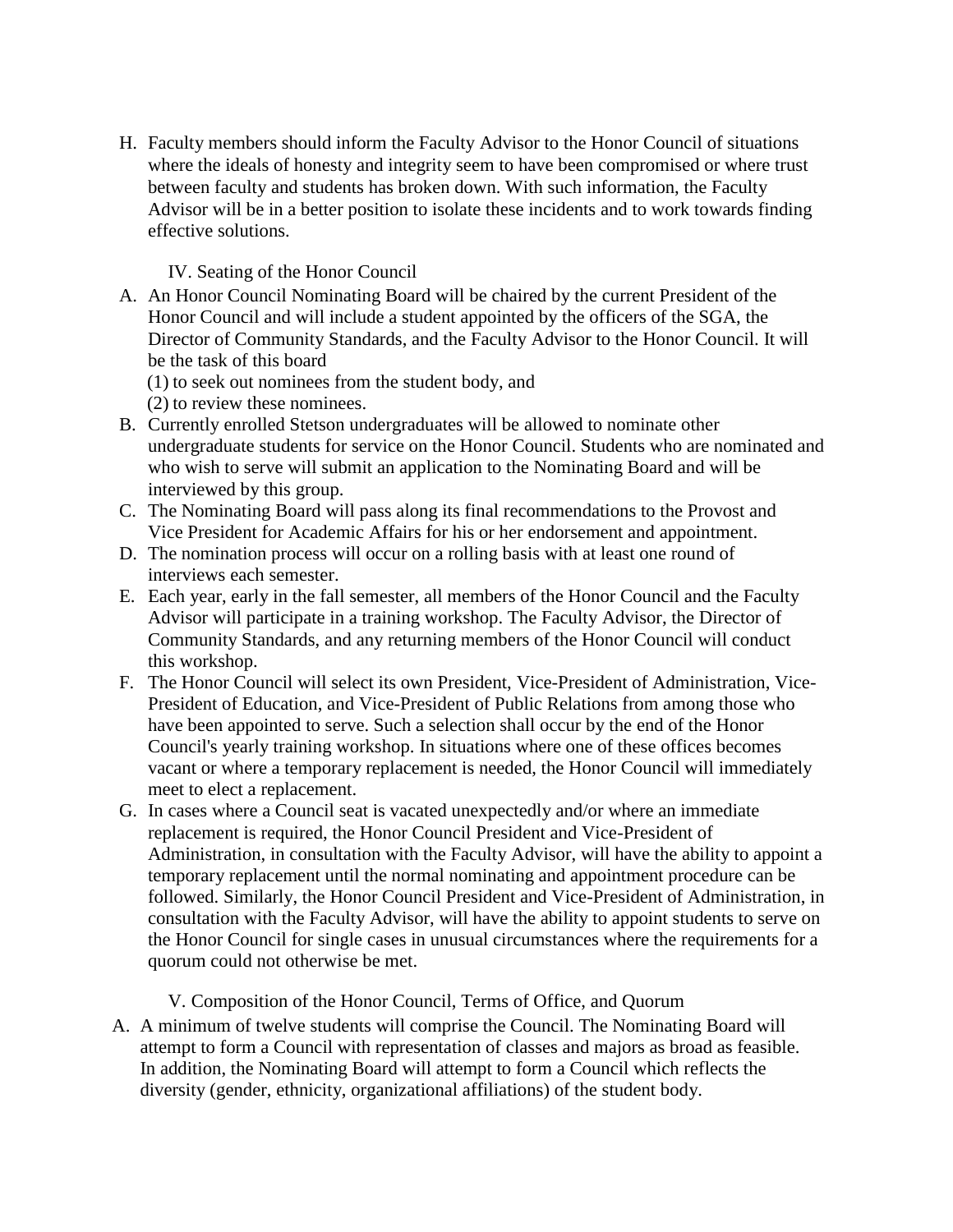- B. For the purposes of continuity, it is advisable that some members on the Honor Council serve consecutive years. A Council member in good standing may therefore, at the discretion of the Honor Council President, Faculty Advisor, and Director of Community Standards, serve an additional year. Ideally, roughly half of the Honor Council will consist of returning members, and half of new members.
- C. In extraordinary circumstances, where the Faculty Senate or the Cabinet of the SGA has specific reasons to question the fitness of a member of the Honor Council to serve, either the Faculty Senate or the Cabinet of the SGA may, by a two-thirds vote, elect to remove that member immediately from his or her seat. Such votes may only be initiated as a result of serious misconduct and may not be initiated by a Council member's votes or decisions.
- D. Students on the Honor Council are required to set aside regular times during the week when they can meet. Such times will be set each semester before school starts, and, unless there are unusual extenuating circumstances, every member will attend meetings of the Honor Council. Two unexcused absences may result in removal from the Honor Council.
- E. At least 50% of the council members shall constitute a quorum for the purposes of holding meetings and rendering decisions.
- F. All members of the Honor Council receive training in the area of investigating Honor System violations. Upon completion of this training, these students will be authorized to serve as Investigators for the Council.
- G. The Honor Council must maintain high standards of integrity. As a result, any member of the Honor Council who has been found to have violated the Honor System will immediately lose his or her seat, and a replacement will be located. Members found to have violated the Student Code of Conduct may also be removed if the violation results in sanctions including but not limited to Disciplinary Probation. Withdrawal or suspension from Stetson University and failure to meet the responsibilities of membership will similarly result in the loss of a seat on the Honor Council. The Director of Community Standards will bring such situations to the attention of the Faculty Advisor.

### VI. Faculty Advisor

- A. When a new Faculty Advisor to the Honor Council is needed, the Faculty Senate will appoint an ad hoc committee. This committee will solicit nominations from the students and faculty, review them, and make a recommendation to the Faculty Senate. If endorsed by the Faculty Senate, the recommendation will be sent to the officers and cabinet of the SGA for final approval.
- B. For the purposes of continuity, it is advisable that the Faculty Advisor serve for a number of years consecutively.
- C. In extraordinary circumstances, where the Faculty Senate or the Cabinet of the SGA has specific reasons to question the fitness of the Faculty Advisor to serve, either the Faculty Senate or the SGA may, by a two-thirds majority vote, elect to remove that member immediately from his or her seat. Such votes may only be initiated as a result of serious misconduct and may not be initiated by the decisions an Advisor has made in carrying out his or her duties.
- D. The Faculty Advisor will offer guidance to the Honor Council in carrying out its duties. The Faculty Advisor will also serve as a liaison between the Honor Council and the faculty, and between the Honor Council and the administration.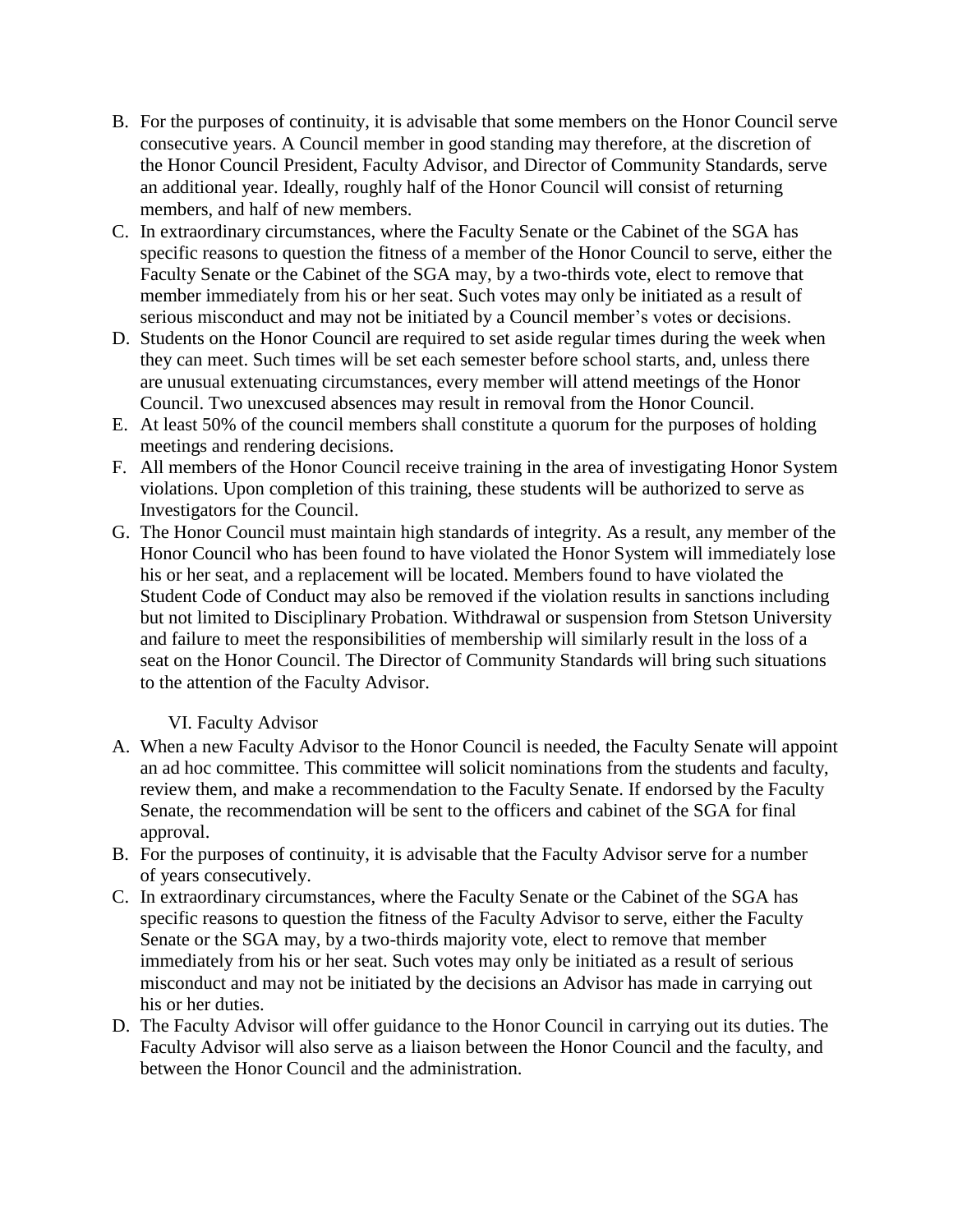- E. The Faculty Advisor does not have a vote in determining whether a student has violated the Honor System or in deciding what sanctions to recommend for a student found in violation of the Honor System.
- F. Given the duties of the Faculty Advisor, it is advisable that this individual be a senior, tenured faculty member with at least seven years of service to the University.
- G. For the purposes of calculating service workload, appointment as the Faculty Advisor should be considered as equivalent to an appointment as chair of a significant University committee.
- H. In case a temporary replacement for the is needed, the Executive Committee of the Faculty Senate will appoint a faculty member to fulfill this duty.

## VII. Responsibilities of the Honor Council

- A. One of the primary responsibilities of the Honor Council is to educate the campus community about the Honor System and the importance of maintaining high standards of academic integrity. Towards this end, the members of the Honor Council will inform incoming students about the Honor System and will maintain an active educational program throughout the school year.
- B. The Honor Council is charged with the responsibility to investigate and resolve reported cases of Honor violations abiding by the procedures outlined in this document.
- C. At the close of the spring semester, the Honor Council will send a written report of its activities to the Faculty Senate and the SGA. This report will not breach the confidence of any specific cases. It will, however, provide an accounting of how many cases it worked on and the types of sanctions that were imposed. This report may also highlight any areas of concern which the Honor Council has either in terms of the Honor System itself or in terms of other issues on campus that pertain to academic integrity.

### VIII. Violations of the Honor System

- A. A student found to have violated the letter and/or spirit of the Honor Pledge is considered to be in violation of the Honor System.
- B. To report an Honor violation for malicious or frivolous purposes is to attack the very foundation and integrity of the Honor System. Such willful false reporting is considered a serious violation of the Honor System and will be dealt with severely.
- C. A member of the Stetson community who honestly and truthfully reports an Honor violation should not be subject to retaliation, intimidation, threats, or abuse as a result of this act. Anyone who seeks to retaliate against or to repress honest reporting of Honor violations will be considered to be in violation of the Honor System.
- D. Members of the Stetson community are expected to assist the Honor Council in the carrying out of its duties. Knowingly lying to the Honor Council (or one of its representatives) or willfully obstructing its work will be considered an Honor violation.

# IX. Reporting Honor System Violations

A. An Honor violation may be reported to the student Honor Council either through a faculty member, through the Faculty Advisor, or to the Honor Council directly. Under normal circumstances, a student is encouraged to go first to the faculty member on whose class the violation occurred.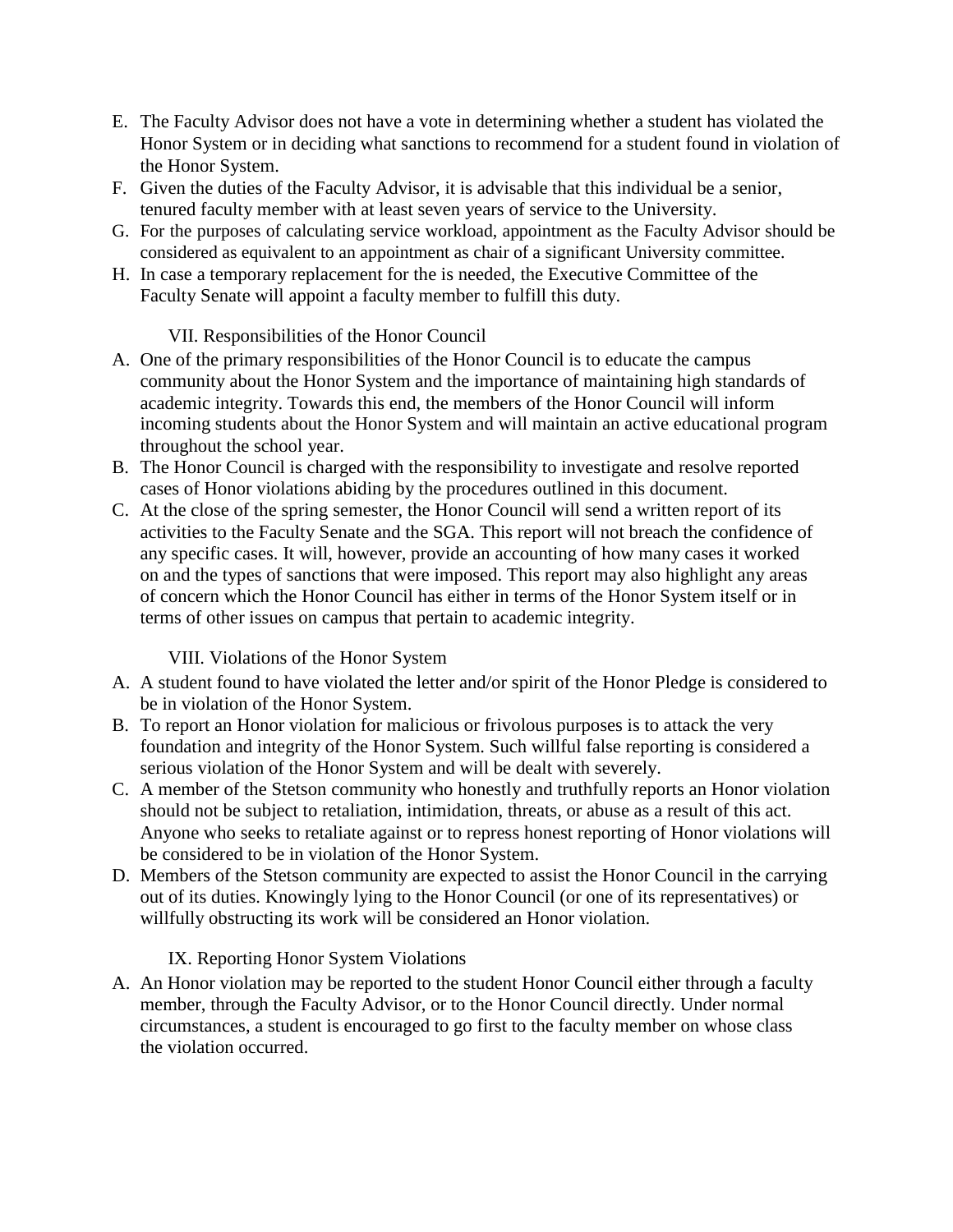- B. Students may report themselves for violations of the Honor System, and the Honor Council will take such assumptions of responsibility into account when deciding upon what sanctions to recommend.
- C. The Honor System is based upon the values of openness, fairness, and responsibility. As a result, reports of Honor violations should not be anonymous. However, reports that come to the Honor Council anonymously may be investigated, at the Council's discretion.
- D. Violations of the Honor System should be reported as soon as possible after being observed.
- E. In the event that a case is referred to the Honor System Council during final exams, and the case cannot be heard, it is recommended that the professor assign No Grade (NG) for the course. When the Council reconvenes the following semester, the case will be investigated and resolved at that time. The faculty member may then assign the grade according to normal University grade-change procedures.
- F. There is no "statute of limitation" for academic integrity for currently enrolled students. The Honor Council will examine each case on its merit, as that can be understood at the time of reporting.
- G. The Director of Community Standards is charged with facilitating the work of the Honor Council and assisting in logistical arrangements.

X. Investigation and Pre-Hearing Procedures

- A. Reports of Honor violations will be immediately forwarded to the President of the Honor Council.
- B. A member of the student Honor Council will be appointed by the President of the Honor Council to serve as a case Investigator. The Investigator will speak to all involved parties and collect pertinent facts and information. In particular, the Investigator will discover any actions, including grade penalties already implemented by the faculty member for an assignment or for the course. The Investigator is also responsible for clearly informing the involved parties of the policies and procedures of the Honor System and of answering questions or concerns they might have.
- C. In some situations either the Investigator or the Honor Council might find it necessary to consult with an expert who is not herself or himself directly involved with the immediate case being considered. Such an expert might be needed in order to offer an interpretation or clarification of some information or to answer questions about some evidence. In these situations, the Faculty Advisor can be consulted to assist in locating an appropriate expert.
- D. If all parties agree that an Honor System violation has occurred and are in agreement regarding appropriate sanctions, then the case may be resolved through an expedited process, and no formal hearing of the case is needed. The Investigator will draft a letter outlining the nature of the offense and the agreed-upon sanctions. The letter will be signed by the Investigator, instructor(s) and student(s) involved. Instructor(s) and student(s) will receive copies of the letter; a copy will also be kept on file by the Honor System Council.
- E. If either party to the case is in disagreement with the procedures and/or findings of the expedited process outlined in Paragraph D, then the case will proceed to a formal hearing by the Honor System Council. Additionally, the Council may elect to forego the expedited process and hold a full hearing of a case, at its discretion. This would normally happen in situations representing a student's apparent second or multiple violation of the Honor System, cases of unauthorized group collaboration, cases where the alleged offense is of a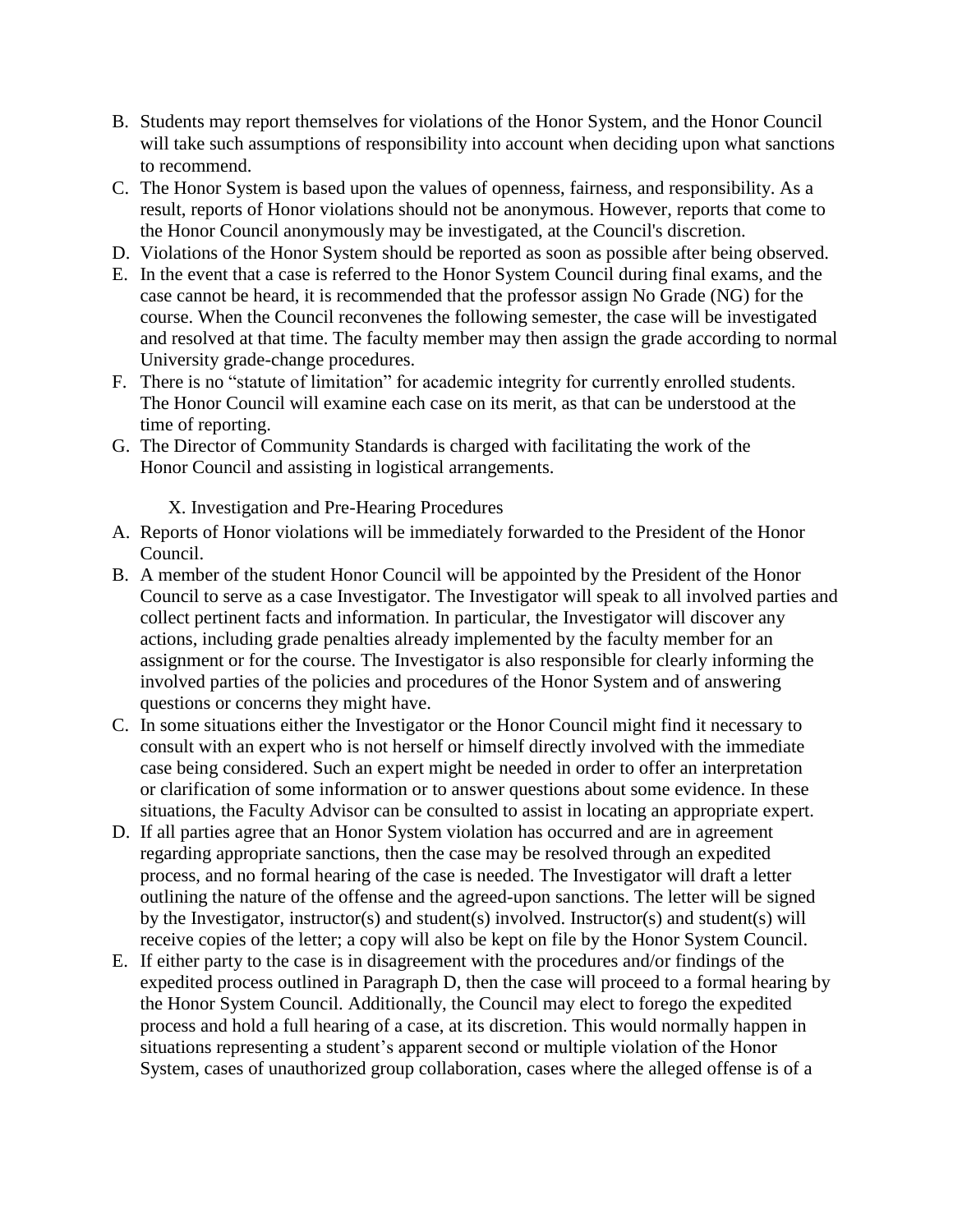particularly flagrant or egregious nature, or cases potentially resulting in severe sanction such as suspension or expulsion.

F. The Honor System Council will make reasonable efforts to contact an accused student, including a letter to the student's campus mailbox and an email to the student's registered email address. If the accused student has not responded within three class days, then the Council may proceed with the investigation and hearing as best as they are able under the circumstances. The accused student's failure to respond to Council proceedings may not be construed as prejudicial to his/her case. However, by failing to respond the student has effectively waived his/her right to be present at the hearing and to present evidence.

XI. Hearing Procedures and Rights of the Accused

A. A student who has been reported for an Honor System violation has specific rights. These include:

♦ the right to decide whether the meeting with the Honor Council will be private or public (requests for a public hearing must be made in writing to the Honor Council President at least 12 hours prior to the meeting);

- ♦ the right to speak on one's own behalf;
- ♦ the right to be present throughout the hearing;
- ♦ the right to present relevant evidence and to call witnesses;
- $\triangle$  the right to question and challenge evidence;

♦ the right to select another member of the University community to serve as an Advisor and to have this individual present during the meeting of the Honor Council (this Advisor may not be an attorney or a parent of the student);

♦ the right to receive a timely written report from the appropriate academic Dean listing actions and/or sanctions, based on the findings and recommendations of the Honor Council and including any penalties imposed by the instructor of record.

- B. An audio tape recording will be made of the hearing. This tape will become the property of the University and will be kept secured by the Honor Council. The student may request a copy of the proceedings (provided at a minimal cost). Such a request must be made in writing to the Director of Community Standards. Electronic recordings of the proceedings will be maintained and available until the time period for appeal has been exhausted; at that time, the electronic recording of the proceeding will be destroyed.
- C. Potential witnesses, other than the accused student(s), will be excluded from the hearing during all testimony but their own.
- D. The President of the Honor Council (or his or her replacement) will preside over the hearing as a moderator.
- E. The accused student's (or students') Advisor(s) will not question witnesses. Nor will the student's (or students') Advisor(s) make statements to the Honor Council except insofar as he or she is called as a witness in the case or recognized by the President.
- F. The Faculty Advisor will be available during the hearing and may give advice and procedural clarifications to the Honor Council. Moreover, the Director of Community Standards or his or her representative will be available during the hearing should he or she need to provide information or advice.
- G. The Honor Council will determine what evidence and witnesses are admissible and relevant to the case. Formal standards of evidence admissibility or relevancy will not apply to this process.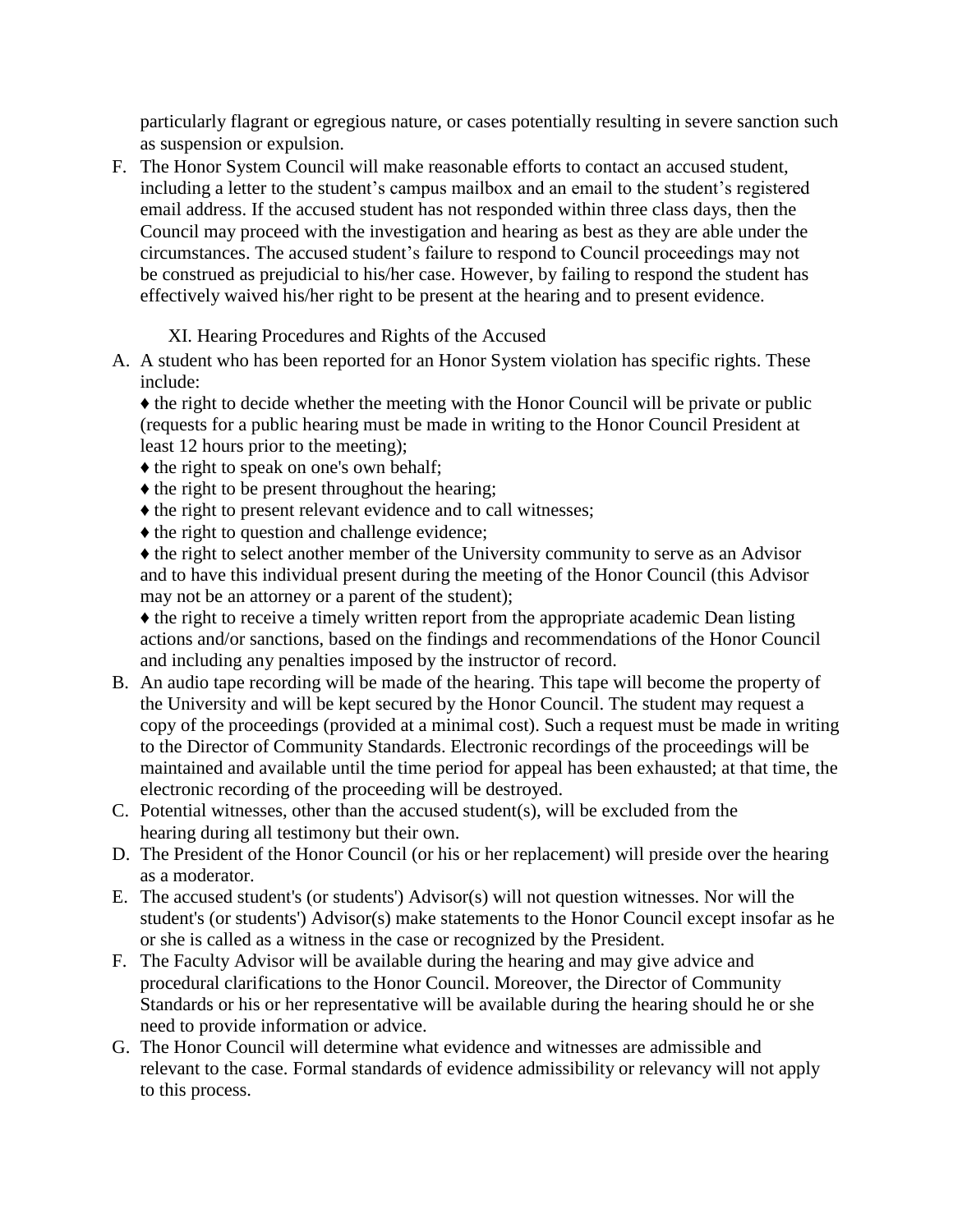- H. The Investigator will first provide an account of his or her conversations and discoveries, including a report of any penalties already imposed by the faculty member, and will present evidence and witnesses relevant to the case. Members of the Council and the accused student(s) may question evidence and witnesses at the close of each section of the Investigator's presentation.
- I. After the Investigator has presented the case, the accused student(s) may offer relevant evidence and witnesses which have a bearing on her or his case, and the Honor Council will have an opportunity to question the evidence and witnesses at the end of each section of the accused student's (or students') presentation.
- J. After the presentation of the accused student(s), the President of the Honor Council (or his or her replacement) may allow for the presentation and/or recall of additional evidence and witnesses, and right of the accused student(s) to question this evidence and witnesses will be maintained. The accused student(s) may also, at the President's discretion, bring in or recall evidence and/or witnesses during this phase.
- K. Following these presentations, the accused student may present a closing statement summarizing his or her case and recommending possible judgments and/or courses of action. New evidence may not be presented during the closing statement.
- L. Minor deviations from these procedures will not render a decision invalid unless it can be shown that the deviation caused a substantial prejudice to the accused student(s).
- M. Following the presentation of evidence and the closing statement, the tape recording will be turned off and the Honor Council will deliberate in private. The Faculty Advisor will remain with the Honor Council during deliberation and may assist with the discussion. However, the Faculty Advisor will not participate in making the final decision(s). The Investigator will not remain for the deliberation.
- N. A two-thirds majority among those Honor Council members hearing the case will be required to find that a student has violated the Honor System. The assigned Investigator will neither take part in this vote nor be counted as a voting member of the Honor Council for the case.
- O. Students accused of Honor violations are presumed innocent until proven otherwise. Determinations of violations will be based on a preponderance of evidence.
- P. If the Council finds that a violation of the Honor System has occurred, it will receive a record covering any prior cases of Honor violations on the part of the involved student(s). It will then discuss what sanctions are appropriate. If the Council cannot reach a consensus on this point, the most severe sanction or action capable of receiving a majority vote among voting members of the Council will become the formal recommendation of the Council. The Investigator will not be part of the deliberations on sanctions, nor shall he or she vote on sanctions.
- Q. When the Honor Council concludes its deliberation, the hearing's moderator will summarize its findings and recommendations in writing. This report will be communicated through the President of the Honor Council and the Faculty Advisor to the Dean of the College or School in which the course was taught. The Dean will make the final decision concerning these recommendations. This decision will be communicated to the involved student(s) both verbally and in writing as soon as practical. The instructor of record will also receive a copy of this decision. If the student is enrolled in one College/School and the course is taught in another College/School, the student's academic dean will be notified of the sanctions imposed.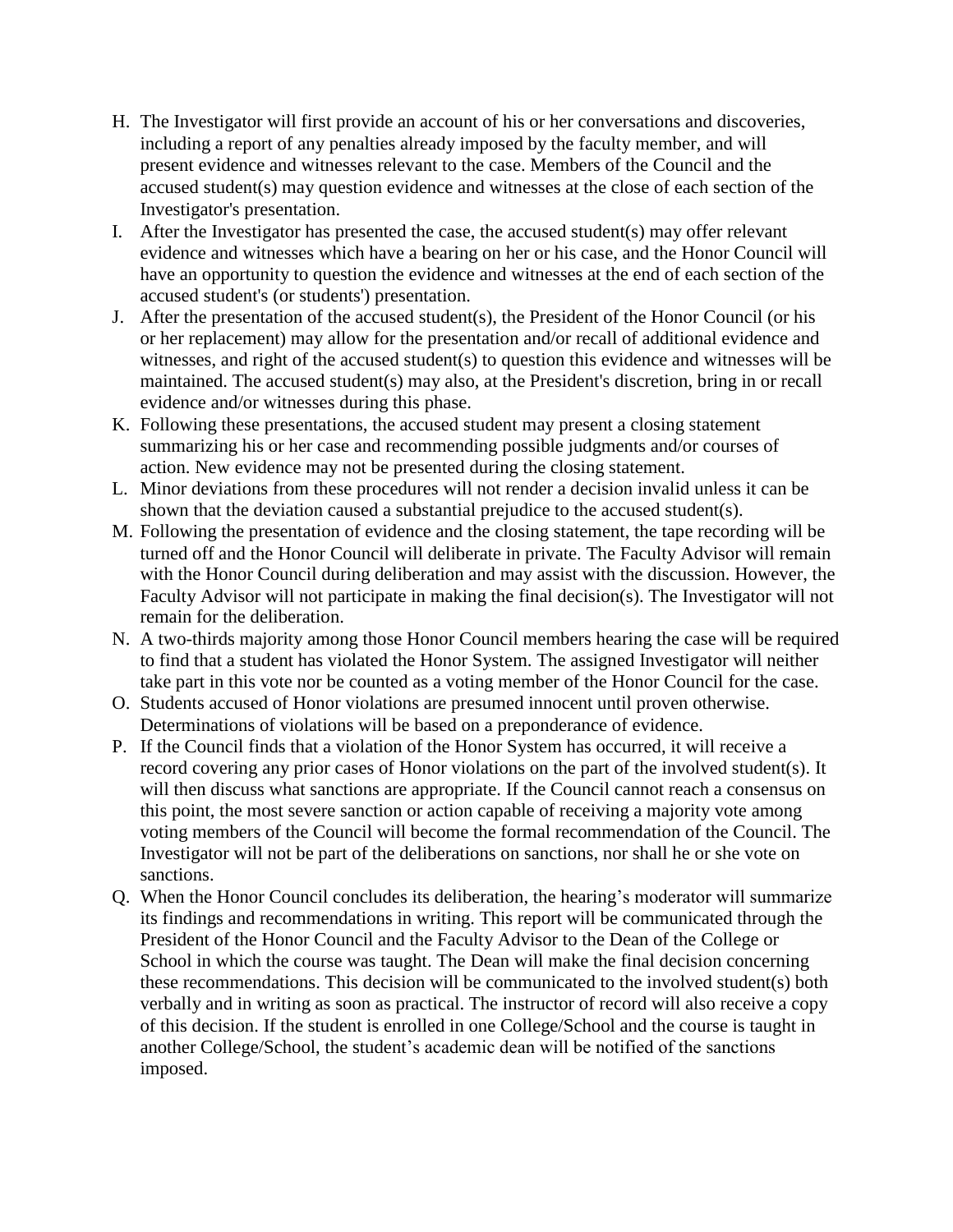- R. The resolution of cases of academic dishonesty will occur with all reasonable expediency. Since students on the Honor Council are required to set aside regular times in their schedule, a meeting can be readily convened within a few days after the members are contacted. The Investigator will seek to gather information and talk to the involved parties in a diligent and efficient manner. Moreover, the Investigator will attempt to give the involved parties clear and reasonable estimates as to how long the process will take to bring the case to a resolution, and will provide parties with periodic updates on the progress of the case.
- S. During the Summer Session, Honor violations should be reported to the Dean of Students, and such cases will normally be handled at the beginning of the fall semester. Faculty members discovering incidents of academic dishonesty during the summer should assign No Grade (NG). Upon review of the case at the beginning of the fall semester, the faculty member may assign the grade according to normal grade-change procedures.
- T. In cases where a student can prove that there are unusual, extenuating circumstances where waiting the time required by the normal process of the Honor System would lead to serious and unreasonable damage or harm, he or she may petition for an alternate, expedited means of resolving the issue to the President of the Honor Council. Such a petition must be made in writing. The President of the Honor Council and the Faculty Advisor will meet to determine whether to accept or reject the petition. If they do accept the petition, they will then make a determination as to the most effective manner of resolving the case. Such petition is irrevocable (i.e. a student cannot opt for an alternative means of resolution and then, at some later point, ask to go through the normal avenues of the Honor System).
- U. In cases where two or more students are accused of Honor violations for actions that are related to each other (e.g. the two students are accused of collaborating), a joint hearing will normally be held. Cases of collaboration are exempt from the expedited process. It is understood that in a joint hearing of accused students will be judged according to the specific merits of their individual cases. A student wishing for his/her case to be heard separately from related cases may request this. Such a request must be made, in writing to the Honor Council President, at least forty-eight (48) hours in advance of the scheduled hearing.

XII. Sanctions for Honor System Violations

- A. The Honor System seeks to foster a spirit of communication, dialogue, and cooperation among the parties involved in situations where academic integrity has been violated. At the same time, however, the Honor System maintains that the faculty member and the Honor Council are separate entities and respects the rights and responsibilities of each.
- B. The faculty member has the ultimate right and responsibility to determine what academic penalties are appropriate for a case of academic dishonesty that has occurred within his or her course. These penalties can range from giving a reduced grade on the assignment, test, or paper that has resulted from dishonest actions to failing the involved student(s) for the entire course.
- C. The faculty member should thoughtfully consider the findings and recommendations of the Honor Council. No action or recommendation of the Honor Council shall infringe upon the faculty member's final right and responsibility to assign academic penalties within his or her class. Concerns over grades may still be pursued through the University's grading grievance policy.
- D. Upon determining that a student has violated the Honor System, the Honor Council can recommend the student be subject to a variety of sanctions. The severity of the Honor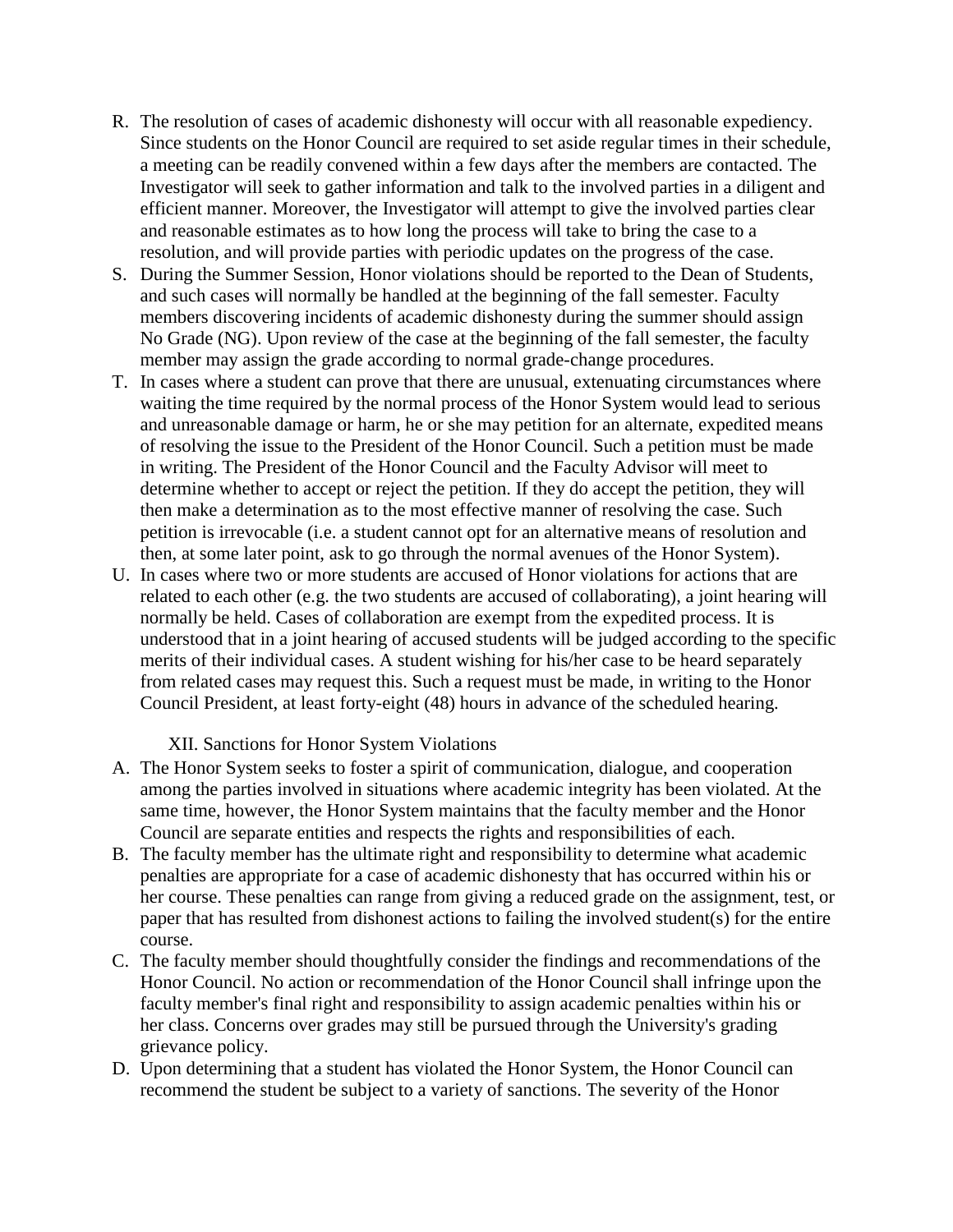violation, the state of mind and attitude of the student committing the violation, and a prior history of Honor System violations will all be factors taken into account when the Council is deciding upon sanctions. Sanctions can range from restorative measures (e.g. requiring a student to write letters of apology or to repair some of the damage his or her actions might have caused), to educational/rehabilitative measures (e.g. required discussions with the student's Advisor or with a counselor), to punitive measures (e.g. suspension or expulsion). Article III, section E of the Student Code of Conduct outlines other sanctions that the Honor Council may opt to recommend. The Honor Council may also recommend academic penalties to the instructor, who retains final authority over any academic penalty. No action or recommendation of the faculty member shall infringe upon the Honor Council's right and responsibility to recommend sanctions for student misconduct that has resulted in a violation of the Honor System.

- E. The Honor Council may make recommendations to appropriate individuals, offices, and groups when it feels such actions would improve the academic integrity and climate of the university. For example, if the Honor Council becomes aware of a practice being employed which seems to facilitate cheating, or if it has cause to believe that a group on campus is colluding to undermine academic integrity, it will report such findings to individuals and/or offices on campus in a position to address the situations.
- F. The Honor Council will seek to be consistent in the recommendations for sanctions that it makes while also seeking to recommend measures that will be in the best interests of the student body, the University, and the student who has violated the Honor System.
- G. In the case of a student who is suspected of violating the Honor System while completing a sanction the council reserves the right to charge the student with an additional violation. In such a case, a new hearing will be held for the student.

#### XIII. Records

- A. Accurate records of the Honor Council's activities and actions will be maintained by the Council. Such records include tape recordings of hearings, the outcomes of meetings, recommendations made to the Deans, and the final decisions of the Deans and/or the Appellate Board.
- B. Files pertaining to individual cases will not be released except under one of the following specified circumstances:

1. A student has been found in violation of the Honor System, and the Honor Council needs to know whether this student has one or more prior violations on his or her record in order to determine what sanctions or actions are appropriate.

2. A student makes a request in writing to the Director of Community Standards that information in his or file be released to a third party.

3. A chair of a major academic award committee or director of a special academic program requests such information in writing and such information is vital to preserve the integrity of those awards and/or programs.

4. A special petition for the release of records is made in writing to the Faculty Advisor, the President of the Honor Council, or the Director of Community Standards. These three individuals will then meet to decide whether to honor the petition.

In the cases outlined above, only written reports and sanction letters contained in a student's file will be released.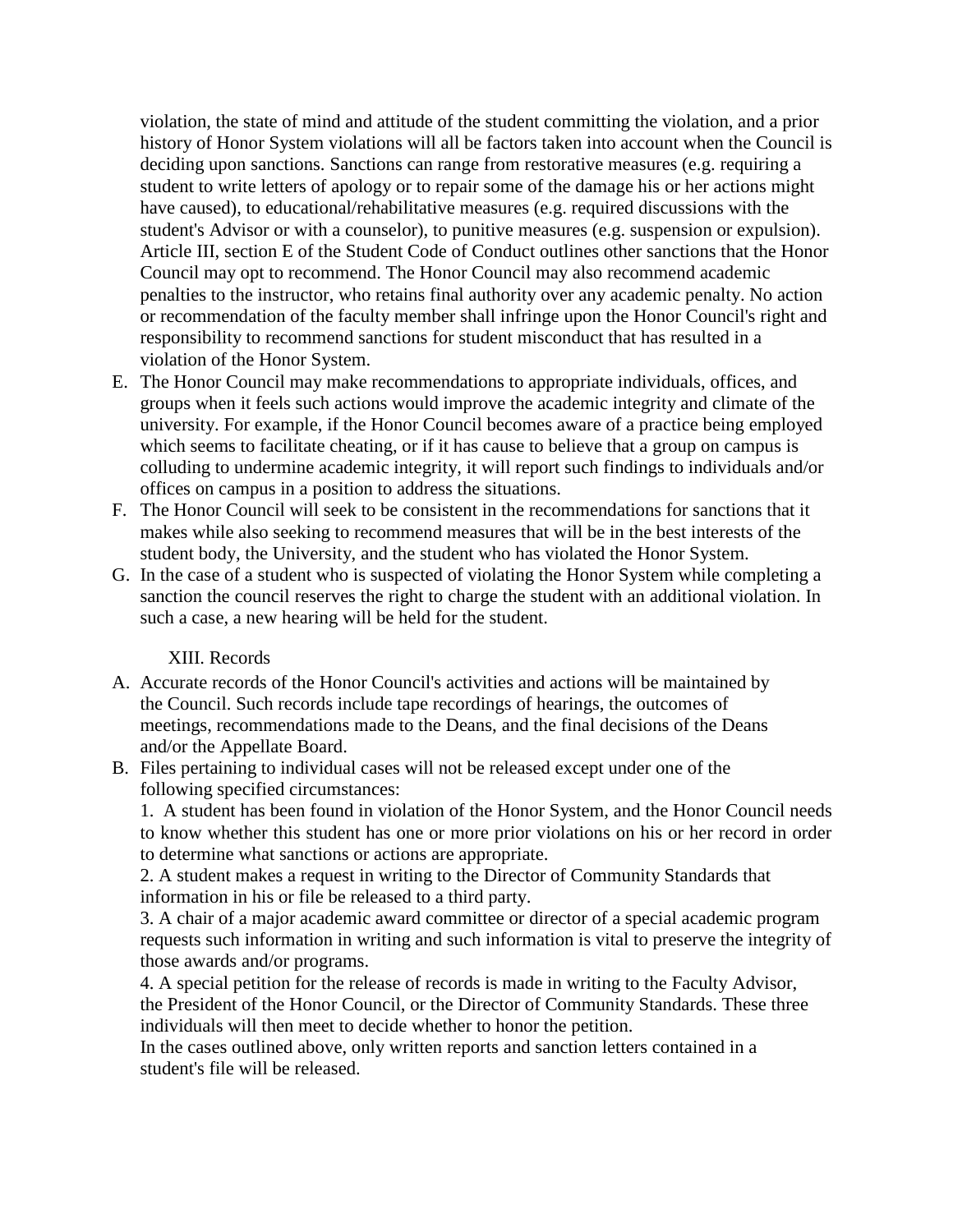- C. Consistent with the Student Code of Conduct, records of Honor Council proceedings for students found in violation of the Honor System shall be retained in the files of the Honor Council for six years from the date of the sanction or four years after the student's graduation from the University, whichever comes first. Records shall be kept in a secured file, and subject to limited access by the President of the Honor Council, the Vice-President of Administration, the Director of Community Standards, and the Faculty Advisor.
- D. In cases where a student is suspended, expelled, or blocked from enrollment as a result of an Honor violation, or in situations that may result in future litigation, disciplinary records will be retained for longer periods of time or permanently.
- E. Except in cases where a student is suspended, expelled, or blocked from enrollment as a result of an Honor violation, a student may make a written petition that her or his Honor Council file be destroyed. Such petitions must be made in writing to the Director of Community Standards, the President of the Honor Council, or the Faculty Advisor. The President of the Honor Council, the Director of Community Standards, and the Faculty Advisor will meet to decide whether to honor the petition. Factors they will consider in making this decision include:
	- 1. The nature and severity of the violation(s);
	- 2. The student's compliance with any sanctions that might have been imposed; and
	- 3. The student's present demeanor and conduct subsequent to the violation(s).
- F. Members of the Honor Council will not discuss or pass along information or documents pertaining to individual cases either to other members of the Stetson community or to individuals or groups outside Stetson University except as indicated in the provisions of this section.

# XIV. Funding

The budget for the Honor Council will be handled through the Office of Academic Affairs and the Values Council.

# XV. Appeals

- A. A student who has been found to be responsible for an Honor violation may appeal the final decision of the Dean. Such an appeal must be made in writing to the Provost and Vice President for Academic Affairs. The appeal must be received in the Office of Academic Affairs within seven (7) calendar days of delivery of the decision by the Dean.
- B. An appeal can be made for three reasons:

1. Relevant new evidence has come to light that was not available to the Honor Council when it was considering the case.

2. The processes and procedures as outlined by the Stetson Honor System were not adhered to.

3. The sanctions or punishments imposed are not appropriate to the violation for which the student has been found responsible.

The letter of appeal should clearly state which of these reasons is being proffered as the basis for the appeal. A de novo hearing of the case is not allowed: That is to say, recommendations of the Honor Council will be overturned only on the basis of one of the three above stated reasons for appeal, and the appeal hearing will concentrate on these issues.

C. Upon receiving the appeal request, the Provost and Vice President for Academic Affairs will evaluate the request and decide whether to grant an appeal. If the appeal is granted, the case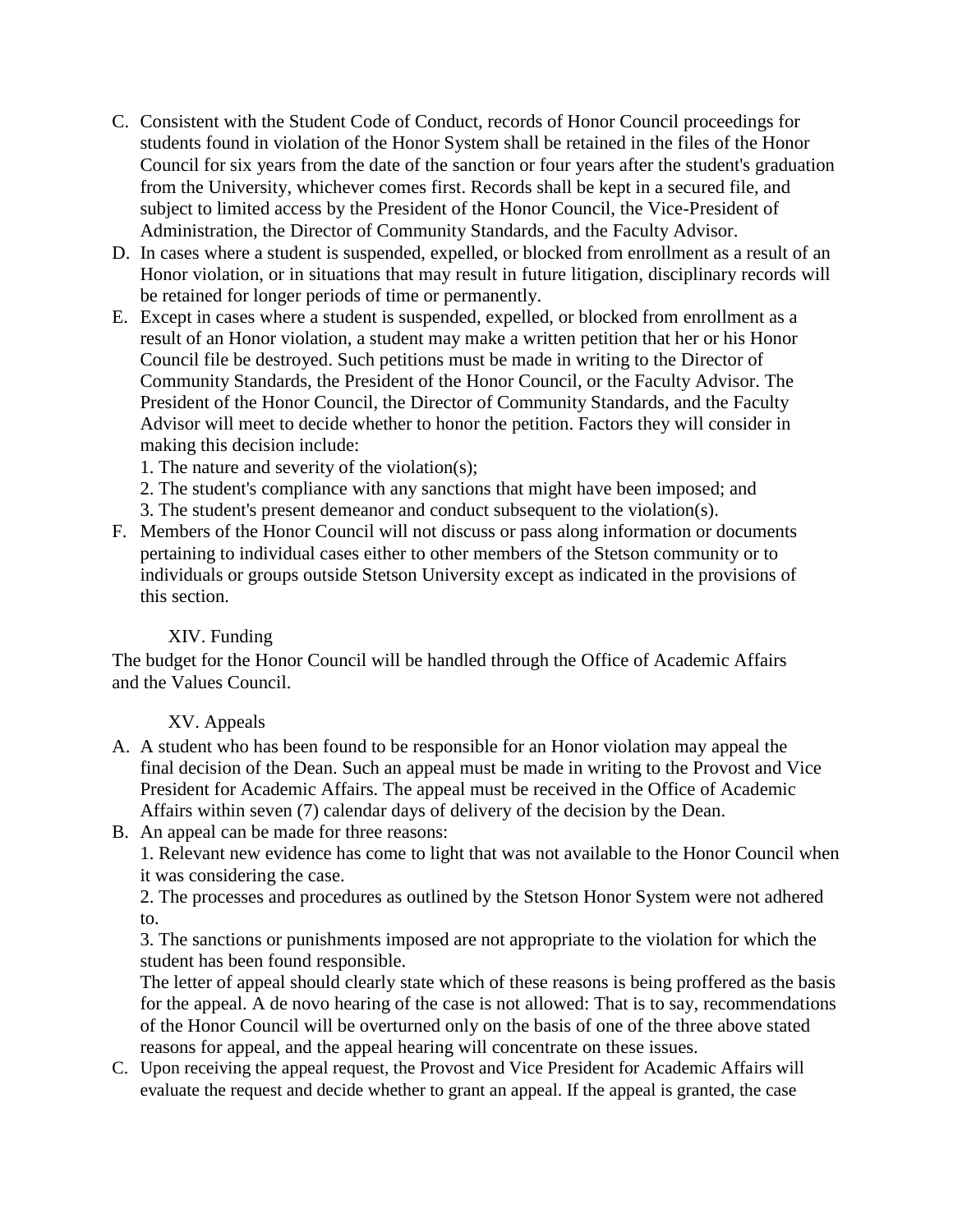will be referred to an Appellate Board. This board will chaired by the Provost and Vice president for Academic Affairs and will also include the academic deans not involved in the decision and the Grading Grievance Officer from the College/School of the Dean who made the decision.

- D. In the case that the Board elects to conference with the parties of the case, the President of the Honor Council (or the Council member presiding at the original hearing), the Investigator, and the Faculty Advisor will be available during the appeals hearing to provide information and respond to the questions of the Board.
- E. Upon conclusion of its deliberation, the Board shall inform the student(s) of its decision and a formal letter outlining the decision of the Board shall be sent to the student(s) and the instructor of record.
- F. The decision of the Appellate Board shall be final and binding on all parties.

XVI. Faculty, Staff, and Administration Violations of the Honor System The Honor System depends upon all segments of the academic community to uphold the values of honesty and integrity promoted by the Honor System. If a member of the faculty, staff, or administration violates this expectation (by, for example, plagiarizing from a student's paper), then he or she should be held accountable for his or her action and should be reported to the University Grievance Officer.

### XVII. Amendments to the Honor System

Proposals to amend the Honor System in ways other than minor clarifications in the basic text can be submitted to the SGA, the Faculty Senate, or to the Honor Council for review. A 2/3 majority vote of both the SGA and the Faculty Senate will be required to approve an amendment to the Honor System. Minor changes to clarify the policies and procedures in this document can be made by the Honor Council.

### XVIII. Graduate Students

The question of graduate student involvement in the Honor System raises issues that go beyond matters of academic dishonesty and judicial procedures. Under current arrangements, graduate students are not represented on the SGA, nor is there any Graduate Student Union or comparable advocacy group at Stetson. Without a mechanism whereby graduate students can meaningfully participate in the discussion of an Honor System and provide their input, fairness dictates that they remain under policies and procedures of the current Student Code of Conduct. In classes comprised exclusively of graduate students, this should pose no problems, but in those few classes where graduate and undergraduate students are enrolled together, it will be incumbent on the faculty members involved to exercise their common sense and discretion to uphold the rights and responsibilities of their students and to preserve the integrity of the classroom and the Honor System. Faculty members are encouraged to consult with their chair or with the Faculty Advisor to the Honor Council to come up with solutions to the special problems raised by mixed graduate- undergraduate classes.

Approved by the Student Government Association: Fall 2002 Approved by the University Faculty: Fall 2002 Approved by the President's Staff: Summer 2003